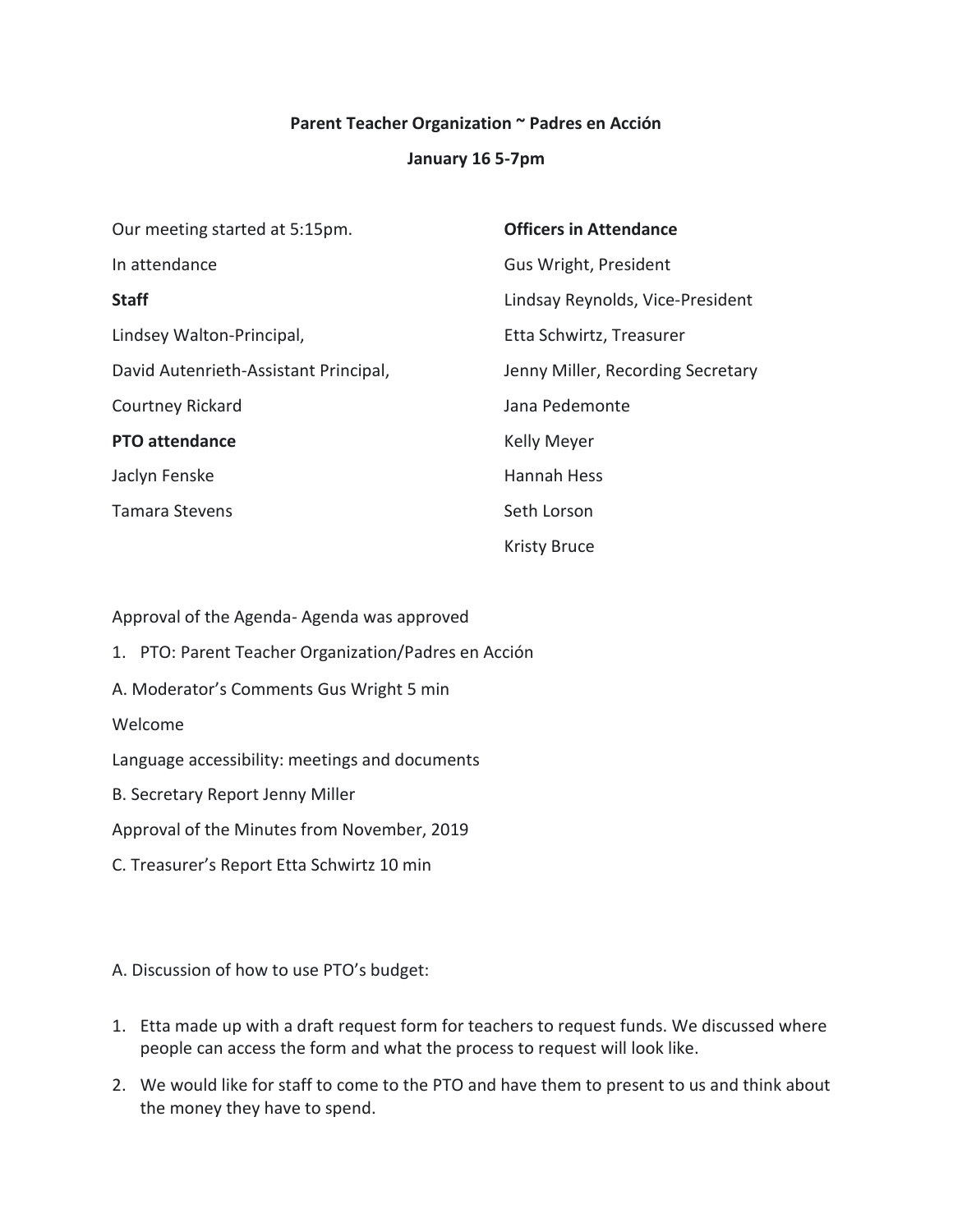3. Courtney would be great for us to fund field trips. We are now allotted about \$400/grade level from the Bohemian foundation, but each grade level they has to apply for that money. So we have to find other money to supplement if it isn't fully funded.

1. Perhaps we could market that for teachers to fund field trips.

2. Items still in discussion is the timeline and process to apply for PTO funds. We decided the timeline should be: 1st apply to Bohemian, 2nd then send a letter home to parents, 3rd then they would ask us to cover fieldtrip shortfalls. Maybe a fundraiser or ask for grants. We could start in Fall, 2020?

d. From Ms. Walton-Field trips have to be Standards based. But the PTO might fund items that are not already budgeted.

e. Gus-We want to know about other upcoming field trips and assemblies. Identifying needs? **Action Item:** For staff to let us know about events we can sponsor.

f. Lindsey-RFP meetings could be every other PTO meeting or quarterly. We could give the money out 1st come 1st served.

g. Jenny-4 different funding categories: 1. For PTO/events, 2. Teacher and staff funding passions, not already funded and "beyond the typical" 3. Field trips 4. Teacher appreciation for conferences/gifts for teachers.

1. FYI 3rd week in Oct. is classified appreciation and 1st week in May is teacher appreciation

### B. **Discussion of our current budget**

1. Courtney- Our Revenue was **438.56** before Holiday night and sold and the Garden. Expenditures 519.34. (But we'd like to have a 1,000 seed)

- 285.80 from King Soopers from 10/19-12/19.

-We made \$**1,168.25** from Holiday night which goes to PTO. The cost were 514.00 for dinner + store for toppings and \$400.00 for free book give away.

2. Our past budget for the past 5 years

a. What are the financial goals of the PTO?

14/15- revenue \$\$2,160.03 but expenditure -3,260.35

15/16 +2,285.50, -1,896.37

16/17 +1,803.18 -2,876.20

17/18 +2,308 -1,468

18/19 + 4,011.18 -1,648

19/20 +5,305.90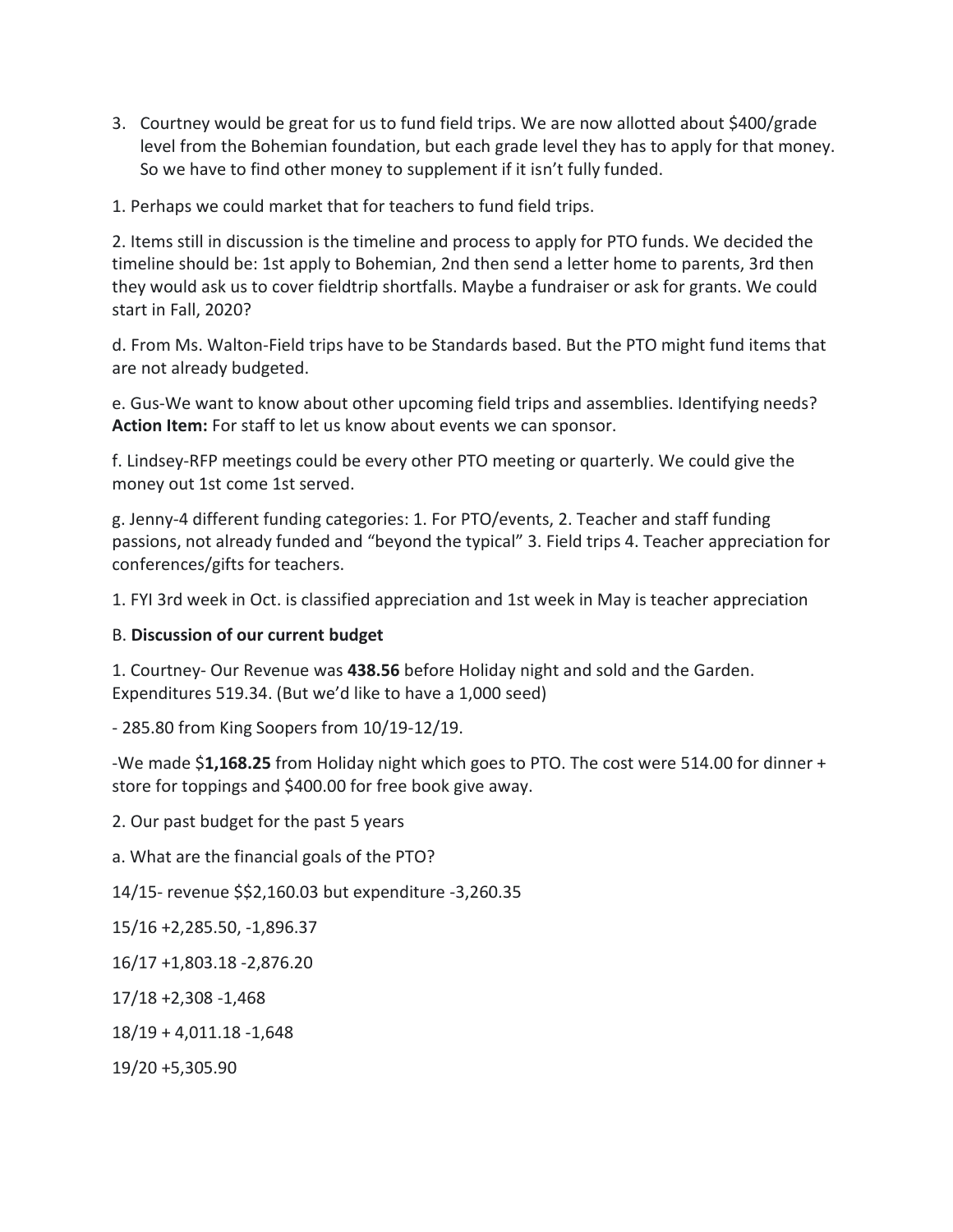3. **Etta**: In November's meeting Clarissa Hernandez spoke about Cyber safety and Drug abuse and awareness. It will be over 2 months. 1/30 on drug awareness and then cost \$650.00 2/27 for social media safety, internet safety and cyberbullying. **Motion carried for giving \$650.00 for Budget for drug awareness and cyber bullying workshop.**

4. How can we increase participation in the King Soopers program? **Action Item-** Ana will post about the King Soopers program

# C. Other discussion items

- 1. FYI There is no cost for PTO meetings. We would love to see more participation in PTO meetings.
- 2. Brainstorming how to spend our current budget ideas.
- a. Should \$1,000 be earmarked for field trips?
- b. 1,000 for seed money?
- c. Funding for this year? How do we want to allocate? What are our goals?
- d. Mural fund?/PTO \$2,000
- e. Garden fund? Other Teacher passions

f. Earmark and announce 1,000 for next year and "magic for the classroom" (money that is not otherwise allocated) funds

### **3. We approved**

### **a. \$500.00 to be spent for the "spring field trip shortfall fund"**

# **b. We will authorize up to \$1,250 to spend for Day of the child, including rented games and food.**

### **c. We approved PTO Childcare 700.00 for 4 PTO meetings remaining in the year.**

II. School Accountability Committee-Budget priorities from the district for each school in 3 areas: Professional development, staffing and Facility needs.

Professional Development- Ideas included: Social/emotional development, climate change, Trauma informed teaching, Vicarious/secondary trauma, cultural informed practices.

Staffing-Low class sizes, Specials, Extra support-Peras, esp. For Kindergarten, supplemental Sp.Ed. services

Facility needs-Gym/auditorium/cafeteria/indoor recess, walkie talkies/security, beautification, reassess parent pickup/parking/traffic flow? **Action item: Lindsey Walton** will talk about flashing RRFB Hawk for Vine Drive and possibly Irish.

Fiscal funds shortcomings worries- supplemental funds to help to anticipate federal shortfalls.